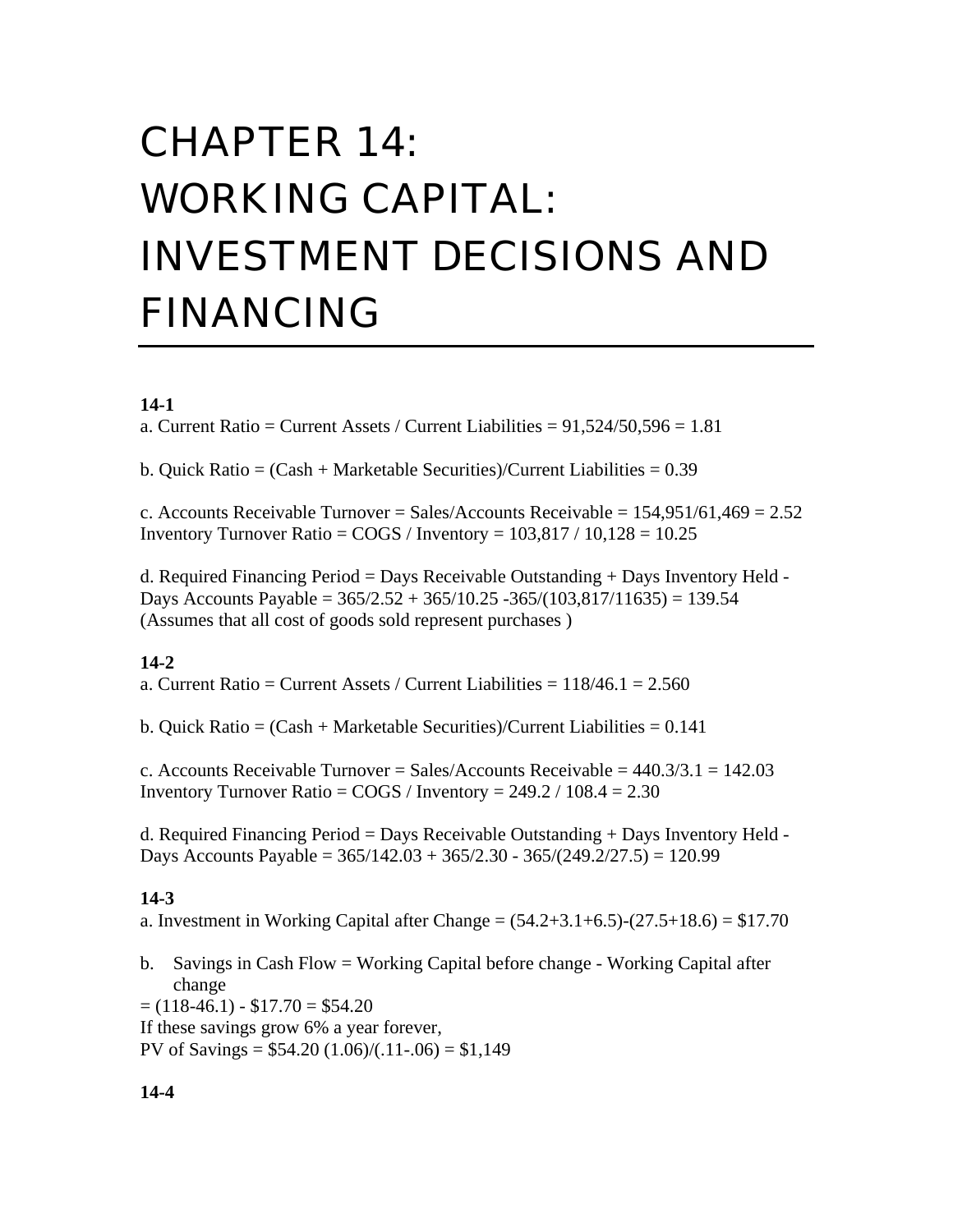#### a. Value of Firm at current working capital ratio FCFF = After-tax Operating income - Change in Working Capital  $= $10$  million  $(1.05) - (1.05 - 10)$   $(0.10) = 10$ Value of Firm =  $$10$  million / (.11 -.05) =  $$166.67$

| WC as % of | <b>Expected</b> | <b>FCFF</b> | Cost of | <b>Firm Value</b> |
|------------|-----------------|-------------|---------|-------------------|
| Rev        | Growth          |             | Capital |                   |
| $0\%$      | 4.50%           | 10.45       | 10.90%  | \$163.28          |
| 10%        | 5%              | 10          | 11%     | \$166.67          |
| 20%        | 5.20%           | 9.48        | 11.11%  | \$160.41          |
| 30%        | 5.35%           | 8.93        | 11.23%  | \$151.87          |
| 40%        | 5.45%           | 8.365       | 11.36%  | \$141.54          |
| 50%        | 5.50%           | 7.8         | 11.50%  | \$130.00          |
| 60%        | 5.54%           | 7.23        | 11.65%  | \$118.33          |
| 70%        | 5.55%           | 6.67        | 11.80%  | \$106.72          |
| 80%        | 5.55%           | 6.115       | 11.95%  | \$95.55           |
| 90%        | 5.55%           | 5.56        | 12.10%  | \$84.89           |
| 100%       | 5.55%           | 5.005       | 12.35%  | \$73.60           |

b. Firm Valuation at different Working Capital Ratios

The optimal working capital policy for the firm is to maintain the working capital at 10% of revenues.

c. Firm Valuation at different Working Capital ratios

| $WC$ as % of | <b>Expected</b> | <b>FCFF</b> | Cost of | <b>Firm Value</b> |
|--------------|-----------------|-------------|---------|-------------------|
| <b>Rev</b>   | Growth          |             | Capital |                   |
| 0%           | 4.50%           | 10.45       | 11%     | \$160.77          |
| 10%          | 5%              | 10          | 11%     | \$166.67          |
| 20%          | 5.20%           | 9.48        | 11%     | \$163.45          |
| 30%          | 5.35%           | 8.93        | 11%     | \$158.05          |
| 40%          | 5.45%           | 8.37        | 11%     | \$150.72          |
| 50%          | 5.50%           | 7.8         | 11%     | \$141.82          |
| 60%          | 5.54%           | 7.23        | 11%     | \$132.42          |
| 70%          | 5.55%           | 6.67        | 11%     | \$122.39          |
| 80%          | 5.55%           | 6.12        | 11%     | \$112.20          |
| 90%          | 5.55%           | 5.56        | 11%     | \$102.02          |
| 100%         | 5.55%           | 5.01        | 11%     | \$91.83           |

The optimal working capital is still 10% of revenues.

#### **14-5**

Free Cash Flow to Firm = After-tax Operating Income - Change in Working Capital  $= $5$  million (1.05) - (\$100 million) (.05) (.2)  $= $4.25$ Value of Firm =  $$4.25/(.12-.05) = $60.71$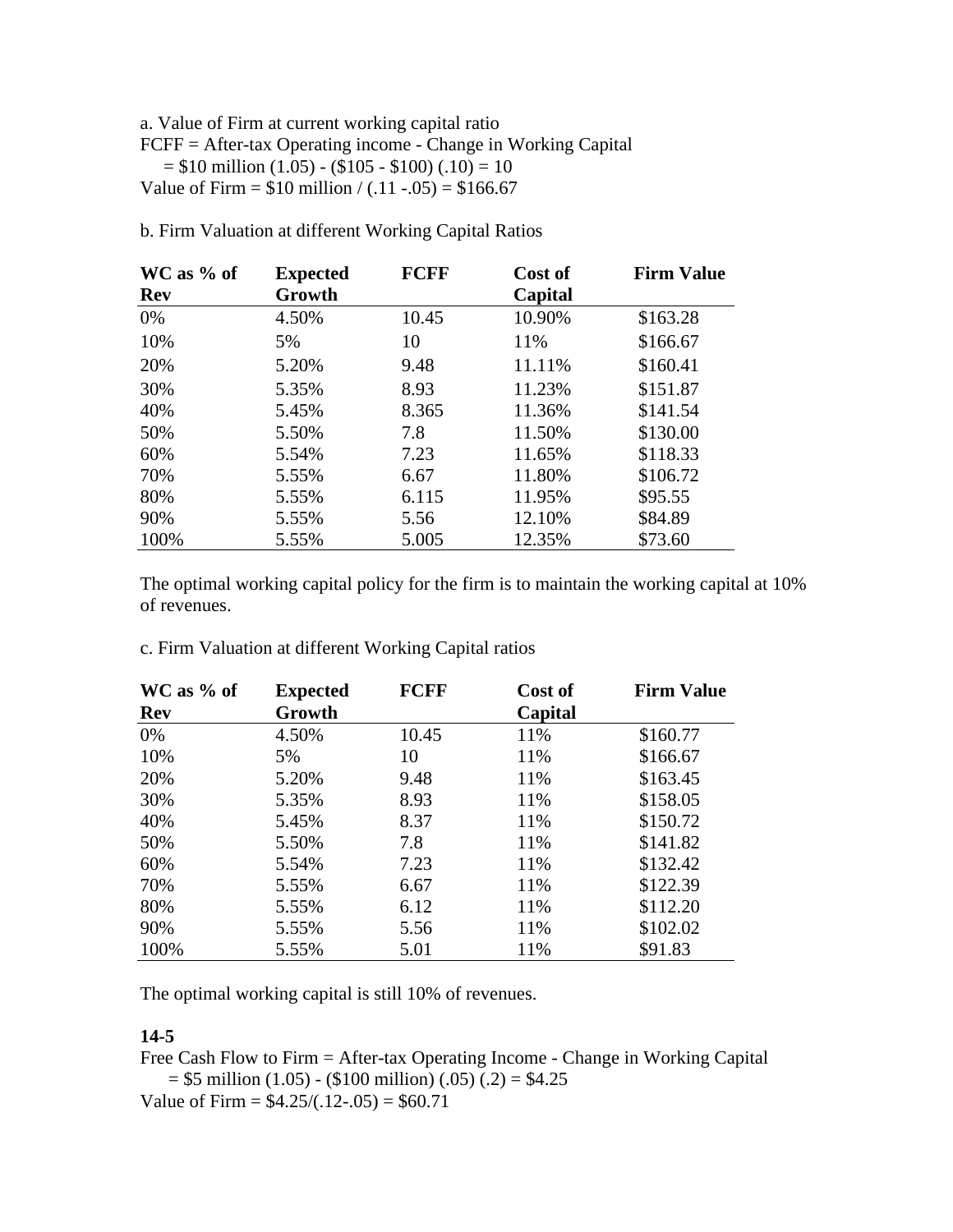Increase in Current Cash Flow from cutting back inventory  $= $8$  million Firm value has to be at least \$52.71 million to break even. Let the revenues be X. After-tax Operating Income  $= X (.05)$ ! After-tax Operating Margin is 5%. Change in Working Capital =  $X(.05)(.12)!$  Working Capital is now 12% of revenues Free Cash Flow to Firm =  $X(.05) - X(.05)(.12)$ Value of Firm =  $$52.71 = X(.05)(.88)/(.12-.05)$ Solve for X,  $X = $83.86$ Revenues have to be at least \$83.86 million for firm to break even If revenues drop more than \$16.14 million, the firm will be worse off.

#### **14-6**

| Company                  | <b>Net WC</b> | <b>Revenues</b> | <b>Expected</b><br><b>Beta</b> | <b>Expected Growth</b> |
|--------------------------|---------------|-----------------|--------------------------------|------------------------|
| Arco Chemical            | \$579         | \$3,423         | 0.8                            | 13.00%                 |
| Dow Chemical             | \$2,075       | \$20,015        | 1.25                           | 16.00%                 |
| Du Pont                  | \$3,543       | \$39,333        |                                | 17.50%                 |
| Georgia Gulf             | \$127         | \$955           | 1.7                            | 26.50%                 |
| Lyondell Petro           | \$264         | \$3,857         | 1.1                            | 23.50%                 |
| Monsanto                 | \$2,948       | \$8,272         | 1.1                            | 11.50%                 |
| Olin Corp                | \$749         | \$2,658         |                                | 22.00%                 |
| <b>Sterling Chemical</b> | \$21          | \$701           | 0.95                           | 43.00%                 |
| <b>Union Carbide</b>     | \$329         | \$4,865         | 1.3                            | 16.00%                 |

| Company                  | <b>Market Value</b> | <b>WC/Revenues</b> |
|--------------------------|---------------------|--------------------|
| Arco Chemical            | \$4,517             | 16.91%             |
| Dow Chemical             | \$19,398            | 10.37%             |
| Du Pont                  | \$44,946            | 9.01%              |
| Georgia Gulf             | \$1,386             | 13.30%             |
| Lyondell Petro           | \$2,080             | 6.84%              |
| Monsanto                 | \$9,296             | 35.64%             |
| Olin Corp                | \$1,205             | 28.18%             |
| <b>Sterling Chemical</b> | \$724               | 3.00%              |
| <b>Union Carbide</b>     | \$4,653             | 6.76%              |

a. Average WC as % of Revenues  $= 14.45\%$ Standard Deviation in WC as % of Revenues  $= 10.84\%$ 

b. Running a multiple regression, regressing WC as % of Revenues against the other variables

WC as % of Revenue  $= +$  Revenues  $+$  Beta  $+$  Expected Growth  $+$  Market Value

c. Optimal debt ratio for Monsanto, using the regression.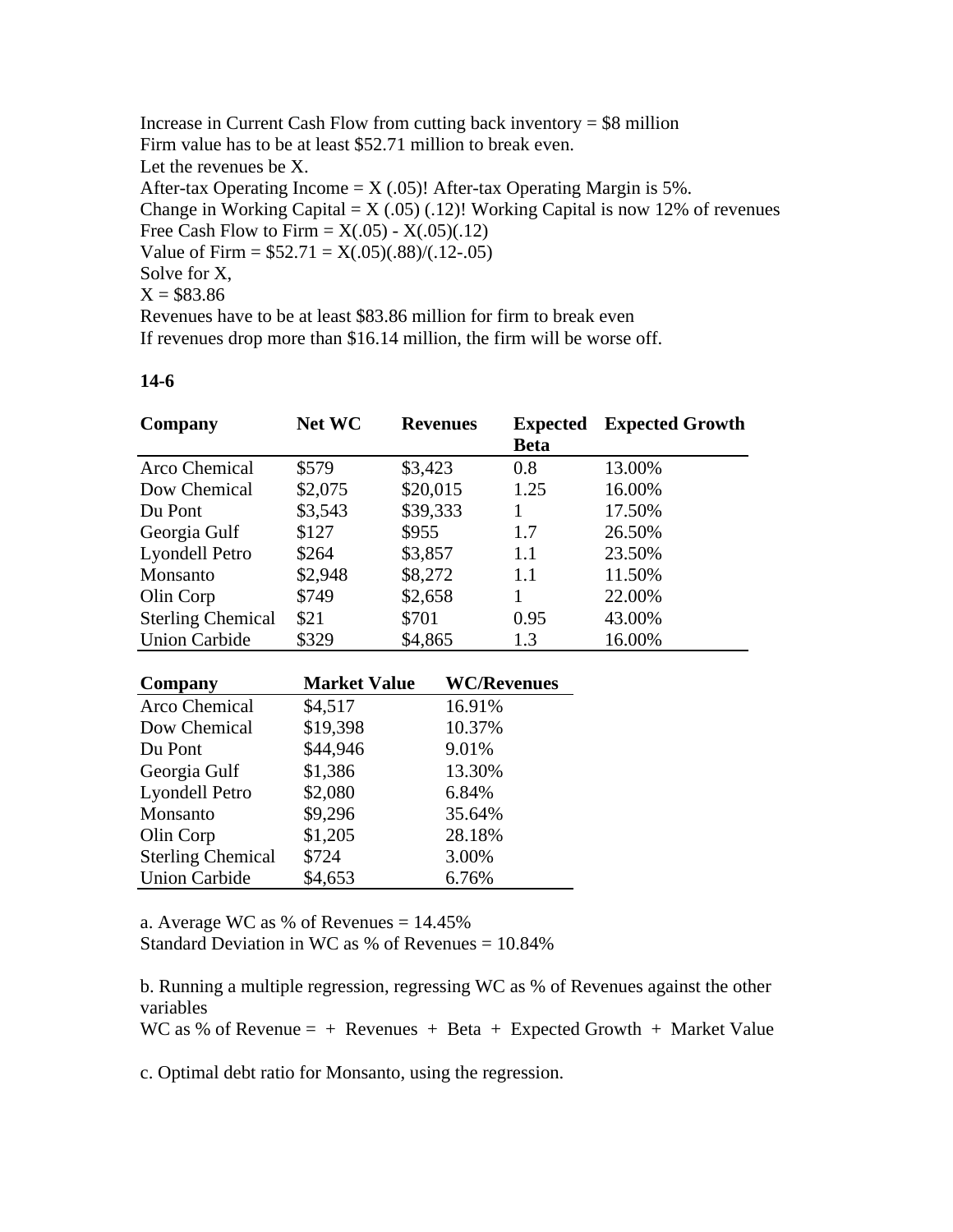| <b>Period</b> | <b>Current</b><br><b>Assets</b> | <b>Current</b><br><b>Liabilities</b> | <b>Revenues</b> | Working<br>Cap | <b>Current Assets as</b><br>% of Revenues |
|---------------|---------------------------------|--------------------------------------|-----------------|----------------|-------------------------------------------|
| 1990-1        | \$300                           | \$150                                | \$3,000         | \$150          | 10.00%                                    |
| 1990-2        | 325                             | 160                                  | 3,220           | 165            | 10.09%                                    |
| 1990-3        | 350                             | 180                                  | 3,450           | 170            | 10.14%                                    |
| 1990-4        | 650                             | 300                                  | 6,300           | 350            | 10.32%                                    |
| 1991-1        | 370                             | 170                                  | 3,550           | 200            | 10.42%                                    |
| 1991-2        | 400                             | 200                                  | 4,100           | 200            | 9.76%                                     |
| 1991-3        | 420                             | 220                                  | 4,350           | 200            | 9.66%                                     |
| 1991-4        | 755                             | 380                                  | 7,750           | 375            | 9.74%                                     |
| 1992-1        | 450                             | 220                                  | 4,500           | 230            | 10.00%                                    |
| 1992-2        | 480                             | 240                                  | 4,750           | 240            | 10.11%                                    |
| 1992-3        | 515                             | 265                                  | 5,200           | 250            | 9.90%                                     |
| 1992-4        | 880                             | 460                                  | 9,000           | 420            | 9.78%                                     |
| 1993-1        | 550                             | 260                                  | 5,400           | 290            | 10.19%                                    |
| 1993-2        | 565                             | 285                                  | 5,600           | 280            | 10.09%                                    |
| 1993-3        | 585                             | 300                                  | 5,900           | 285            | 9.92%                                     |
| 1993-4        | 1010                            | 500                                  | 1,0000          | 510            | 10.10%                                    |
| 1994-1        | 635                             | 330                                  | 6,500           | 305            | 9.77%                                     |
| 1994-2        | 660                             | 340                                  | 6,750           | 320            | 9.78%                                     |
| 1994-3        | 665                             | 340                                  | 6,900           | 325            | 9.64%                                     |
|               |                                 |                                      |                 | $Average =$    | 9.97%                                     |

a. Current Assets are roughly 5% of revenues. The revenues themselves are seasonal. Permanent Current Assets = 10% of Revenues in first three quarters

Seasonal Current Assets = 10% of Additional Revenue in Fourth Quarter

Transitory Component of Current Assets =

Difference between actual current assets and forecast current assets For instance, in 1994

Permanent Current Assets = .10 (Average Revenues for first three quarters) =  $$671.67$  Seasonal Current Assets = .10 (Additional Revenue in fourth quarter): = \$520.60 See Calculation below:

Average Revenues in first 3 quarters of 1993 = \$5,633 Average Revenues in first 3 quarters of  $1994 = $6,717$ Growth from 1993 to  $1994 = 19.23\%$ Revenues in fourth quarter of  $1993 = $10,000$ Expected Revenues in fourth quarter of  $1994 = $11,923$ Additional Revenues in fourth quarter =  $11,919 - 6717 = $5,206$ 

The transitory components can then be estimated

#### **14-7**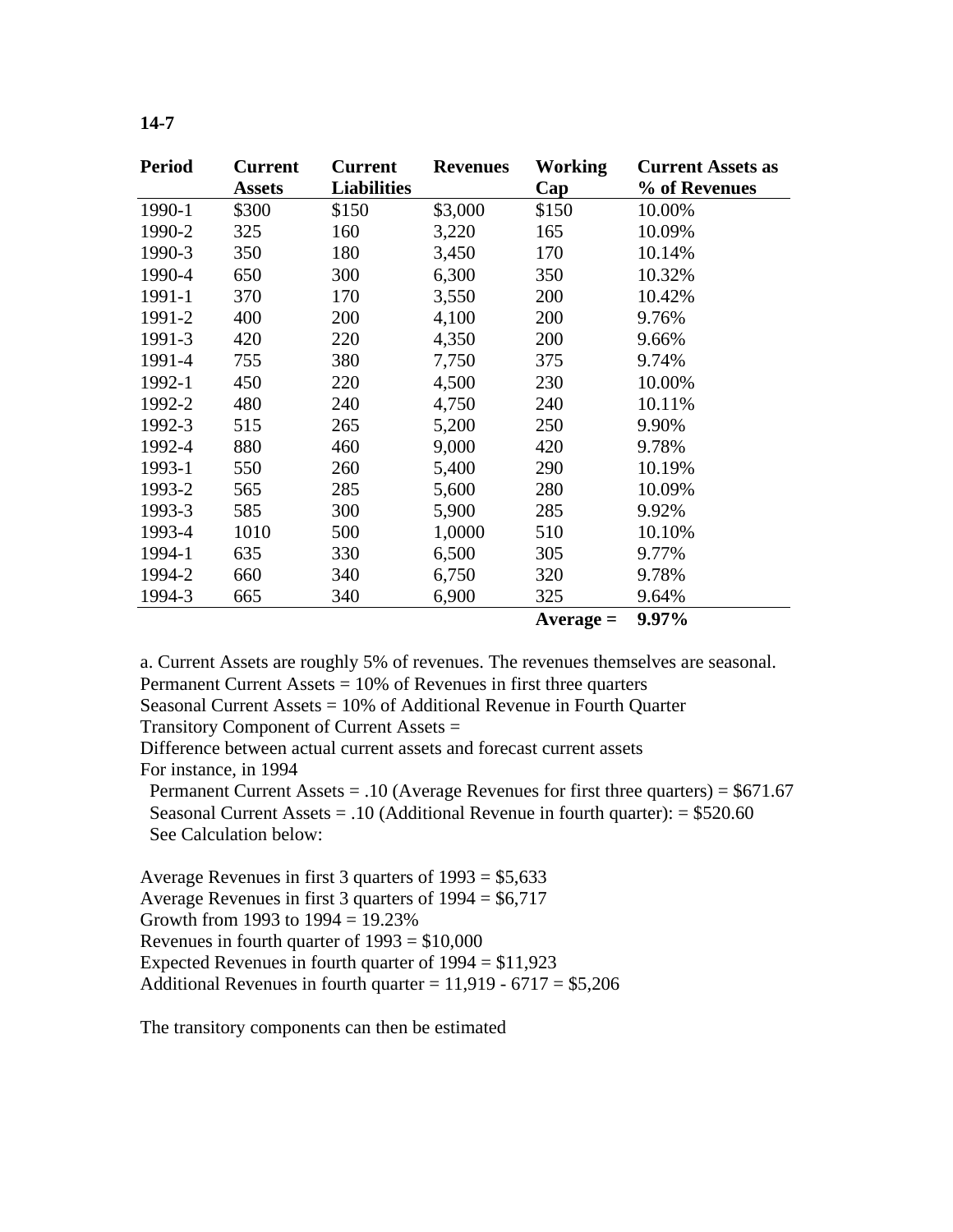b. I would finance the permanent portion of working capital using current liabilities and long-term financing, the seasonal component with current liabilities and short term financing.

# **14-8**

a. Processing float =  $$5 (4) = $20$  million

b. Disbursement or payment float =  $$4 (5) = $20$  million

c. Net  $F$ loat  $= 0$ 

d. If the number of days it takes to clear checks is reduced to three, Processing Float =  $$5 (3) = $15$  million Net  $Float = $20$  million - \$15 million = \$5 million

# **14-9**

a. Optimal Balance using Baumol Model  $= $204,124$ b. If the firm were able to earn 3% on cash, the annual interest rate can be lowered to 9%. Optimal Balance using Baumol Model = \$235,702

# **14-10**

If interest rates increase, I would expect the cost of holding non-interest bearing cash to increasing leading to a drop in optimal cash balances.

# **14-11**

Optimal Cash Balance = \$1 million Opportunity  $cost = 10\%$ Cost per transaction  $= $125$ Annual Cash Usage Rate = \$400 million Weekly Cash Usage Rate  $= $7.69$  million

# **14-12**

a. Spread between upper and lower cash limits = \$120,498

b. The average cash balance will be between \$60,249 : half of \$120,498

c. If there is a safety balance of \$50,000, Upper Limit =  $$50,000 + $120,498 = $170,498$ Average Balance will increase to \$110,249

# **14-13**

If the standard deviation doubled: New Spread between upper and lower cash limits  $= $191,279$ The firm will need much more of a cash cushion if there is variability in cash usage.

# **14-14**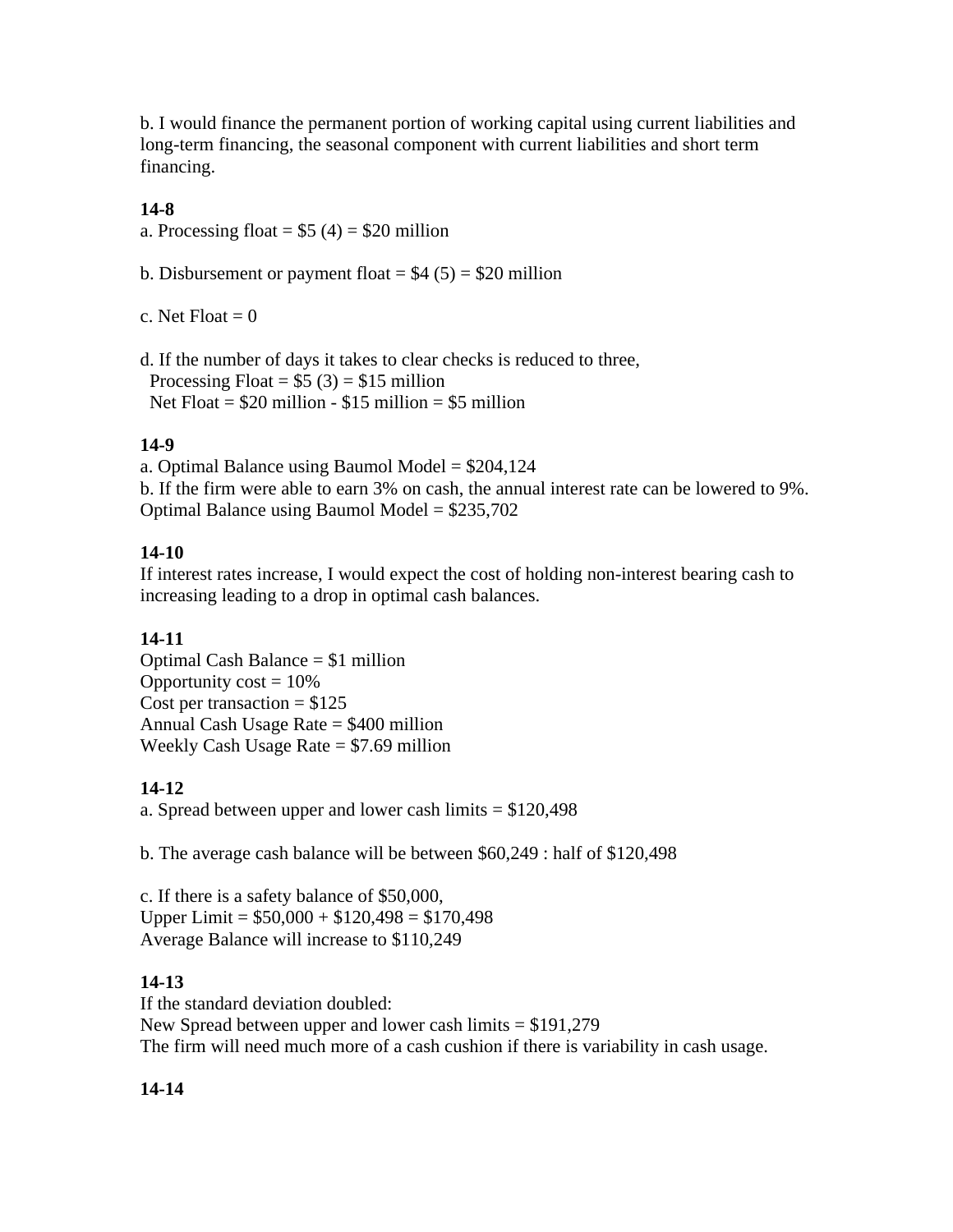a. Optimal Order Quantity = 424.26

b. The delivery lag is one month; the safety inventory in therefore one month's sales which is 1,500 units.

c. The average inventory maintained by the firm will approximately 1,712 units.

# **14-15**

a. Projected CF for next year

|                     | Without credit | With credit | <b>Differential CF</b> |
|---------------------|----------------|-------------|------------------------|
| Revenues            | \$31.50        | \$36.75     | \$5.25                 |
| AT operating income | \$9.45         | \$11.03     | \$1.58                 |
| - Increase in WC    |                | \$0.18      | \$0.18                 |
| ATCF                | \$9.45         | \$10.85     | \$1.40                 |

Initial Investment needed to initial credit sales  $= 0.1$  (\$35 million)  $= $3.5$  million

b. Present value of incremental CF assuming 5% growth forever and 12% cost of capital, PV of incremental  $CF = $1.58/(0.12-0.05) = $22.57$  - Initial Investment needed  $= $3.50$ NPV of Project  $= $19.07$ 

# **14-16**

a. Implied Interest Rate =  $(1+2/98)$ <sup> $\land$ </sup> $(365/40)$ -1 = 20.24% b. Implied Interest Rate if customer takes 100 days = 7.65%

# **14-17**

a. Interest Cost from Option  $1 = 0.09*$12 million = $1.08$ 

b. Interest Cost from Option  $2 = $8$  million  $* .09 + $5$  million  $* (4/12)* .08 = $0.85$ (The firm has to borrow \$5 million because of the need for a compensating balance.) **14-18**

Days Receivable Outstanding =  $365$  / Receivable turnover =  $365$ /(Sales/Average A/R)  $=$  365 (150,000/20,548)  $=$  50 days

Days inventory held =  $365/(Cost of Goods Sold Average Inventory) =$ 365/(50%\*150,000/4,110)

$$
= 20 \ \mathrm{days}
$$

then Days accounts payable outstanding  $=$  Days receivable outstanding  $+$  Days inventory held

 $-$  required financing period =  $50 + 20 - 40 =$ 

30

Accounts payable turnover =  $365 /$  days accounts payable outstanding =  $365/30 = 12.17$ So average accounts payable = Purchases/(A/P turnover) =  $60\% * 150,000$  12.17 = \$7,397

# **14-19**

Solving for N in the following equation,  $65,753 = 100,000,000 * 12\% * (N/365)$